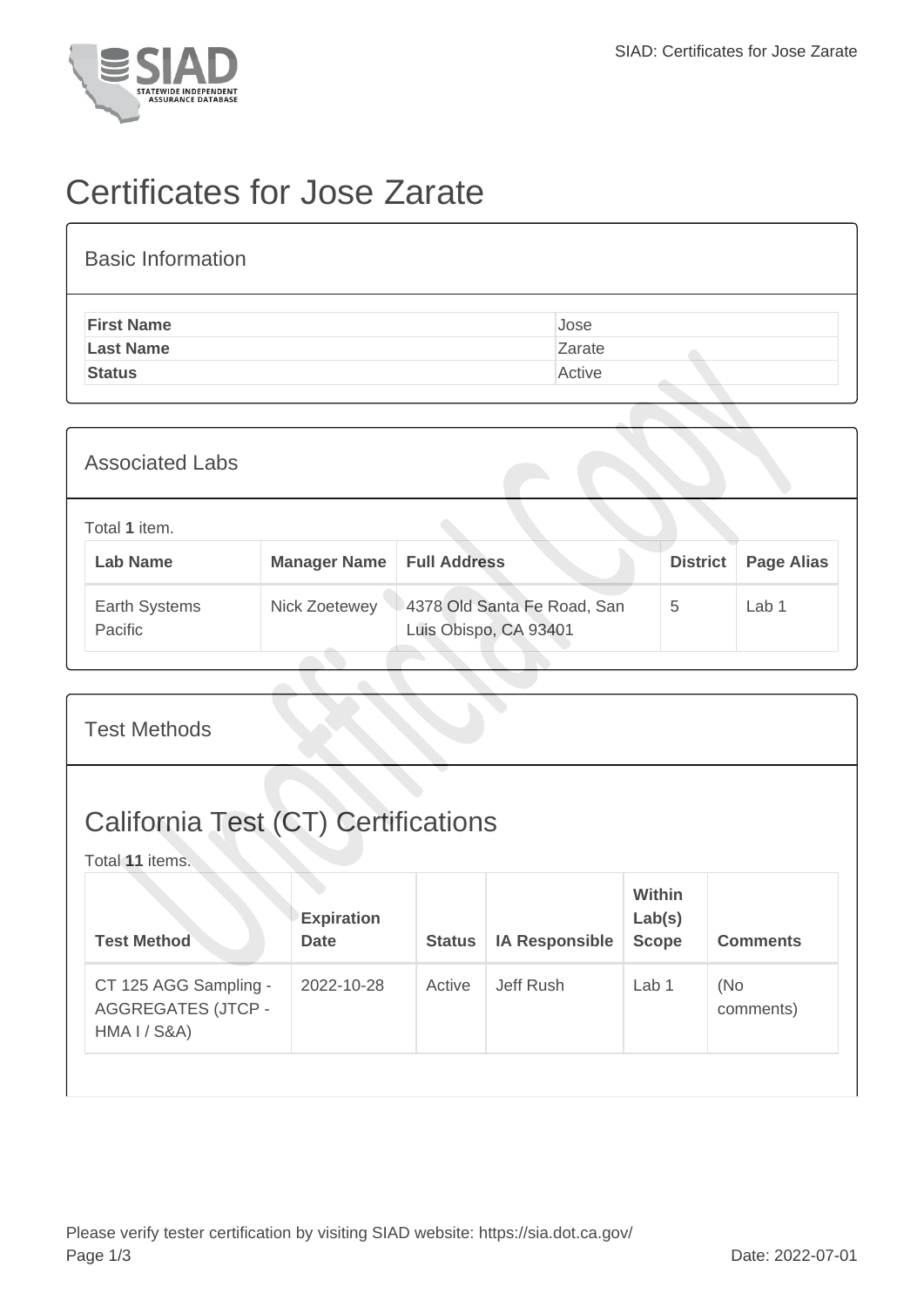

| <b>Test Method</b>                                                      | <b>Expiration</b><br><b>Date</b> | <b>Status</b> | <b>IA Responsible</b> | Within<br>Lab(s)<br><b>Scope</b> | <b>Comments</b>   |
|-------------------------------------------------------------------------|----------------------------------|---------------|-----------------------|----------------------------------|-------------------|
| CT 125 HMA Sampling -<br>HMA (JTCP - HMA I)                             | 2022-10-28                       | Active        | Jeff Rush             | Lab <sub>1</sub>                 | (No<br>comments)  |
| CT 231 Relative<br>Compaction - Nuclear<br>Gage                         | 2023-05-05                       | Active        | Martiniano Ruiz       | Lab <sub>1</sub>                 | (No)<br>comments) |
| CT 375 AC Density by<br><b>Nuclear Gage</b>                             | 2023-05-05                       | Active        | Martiniano Ruiz       | Lab 1                            | (No<br>comments)  |
| CT 504 Air Content of<br><b>PCC - Pressure Method</b><br>(JTCP - PCC)   | 2025-11-13                       | <b>Active</b> | Sarbjit Grewal        | Lab <sub>1</sub>                 | (No<br>comments)  |
| CT 518 Unit Weight -<br>PCC (JTCP - PCC)                                | 2025-11-13                       | Active        | Sarbjit Grewal        | Lab 1                            | (No<br>comments)  |
| CT 539 Sampling Fresh<br>Concrete (JTCP - PCC)                          | 2025-11-13                       | Active        | Sarbjit Grewal        | Lab <sub>1</sub>                 | (No<br>comments)  |
| CT 540 Making Cylinders<br>- PCC (JTCP - PCC)                           | 2025-11-13                       | Active        | Sarbjit Grewal        | Lab 1                            | (No<br>comments)  |
| CT 543 Air Content of<br><b>PCC - Volumetric Method</b><br>(JTCP - PCC) | 2025-11-13                       | Active        | Sarbjit Grewal        | Lab <sub>1</sub>                 | (No<br>comments)  |
| CT 556 Slump - PCC<br>(JTCP - PCC)                                      | 2025-11-13                       | Active        | Sarbjit Grewal        | Lab 1                            | (No<br>comments)  |
| CT 557 Temperature -<br>PCC (JTCP - PCC)                                | 2025-11-13                       | Active        | Sarbjit Grewal        | Lab 1                            | (No<br>comments)  |